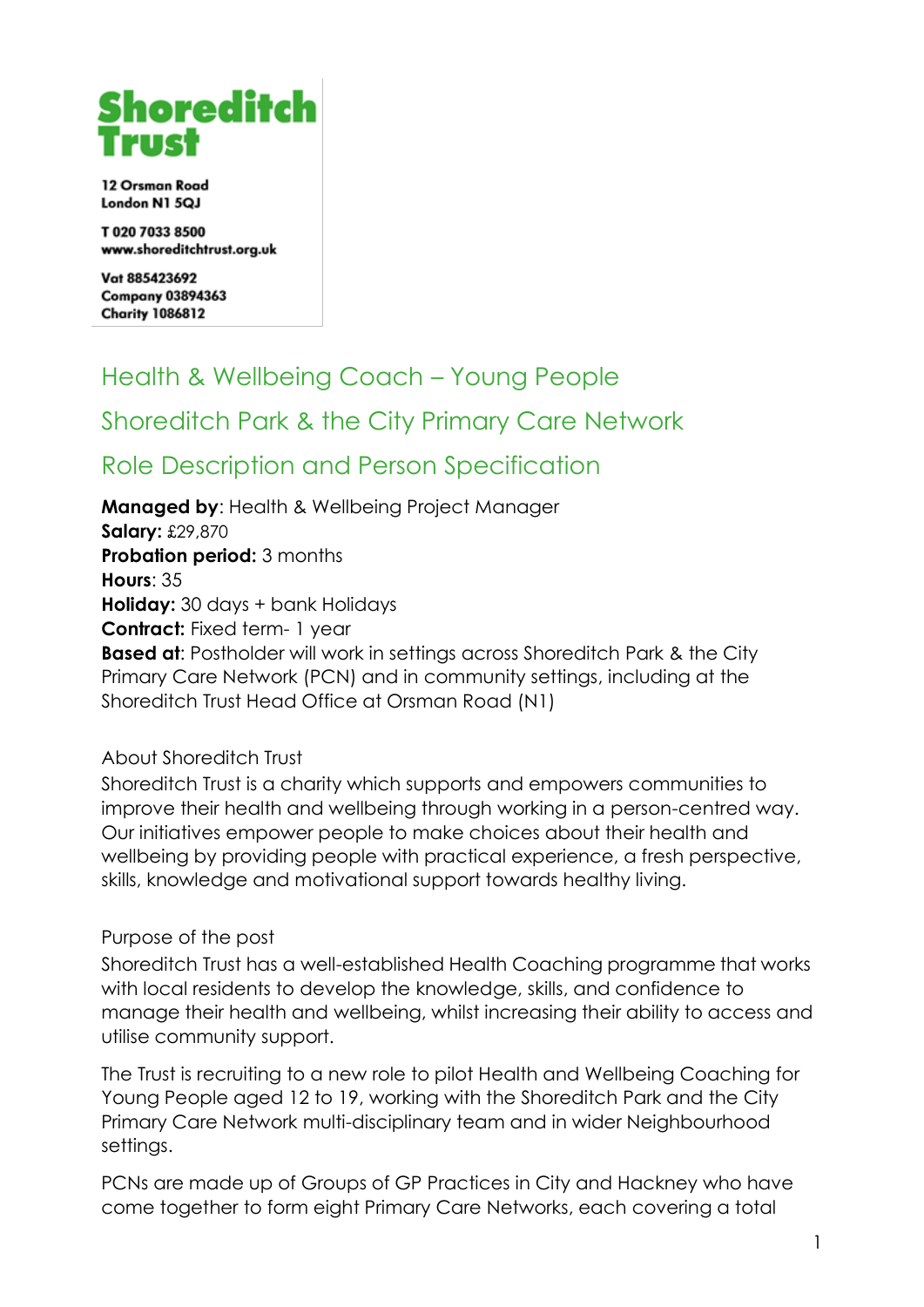population of between 30,000 - 56,000. PCNs enable GP practices to work together in a collaborative way with local partners to develop and deliver network-based services that respond to the needs of the local population.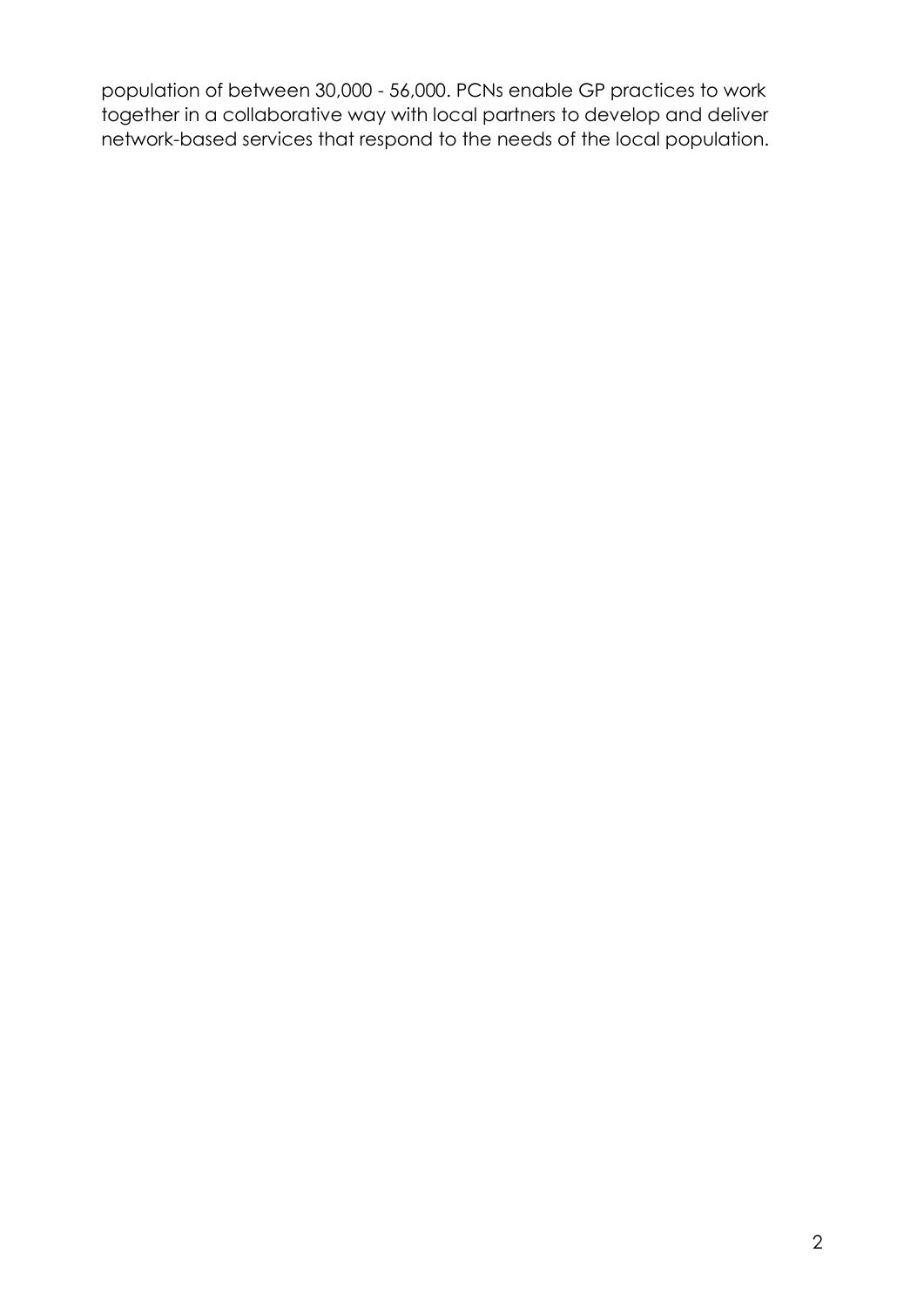# Job Description

Post holders will provide coaching support to young people aged 12 to 19, working in partnership with clinical and non-clinical, social care and voluntary sector colleagues to ensure the best possible outcomes for the young person. The role will be varied and include multi-disciplinary working, case management, self-management education through 1-2-1 consultation, community engagement, group facilitation and peer support.

Areas of work

1 Support for positive health and wellbeing

2 Identifying and delivering activities

3 Community engagement

4 Working collaboratively within the Primary Care and wider Neighbourhood Setting

5 Reporting

1 Support for positive health and wellbeing

- Utilise existing multidisciplinary team channels to identify young people who would benefit most from health and wellbeing coaching;
- Manage and prioritise a caseload, in accordance with the health and wellbeing needs of the PCN population;
- Take an approach that is non-judgemental, based on strong communication and negotiation skills, while considering the whole person when addressing existing issues;
- Provide personalised support to young people to support them to be active participants in their own healthcare; empowering them to manage their own health and wellbeing and live independently;
- Coach and motivate the young person through multiple sessions to identify their needs, set goals, and supporting them to achieve their personalised health and care plan objectives;
- Provide interventions such as self-management education and peer support;
- Support the young person to establish and attain goals that are important to them;
- Support personal choice and positive risk taking while ensuring that the young person understands the accountability of their own actions and decisions, thus encouraging the proactive prevention of further health issues.

2 Identifying and delivering activities

• Be sensitive to the needs and demands of young people from diverse communities and identify effective ways to engage and support them to improve their health, wellbeing and community engagement;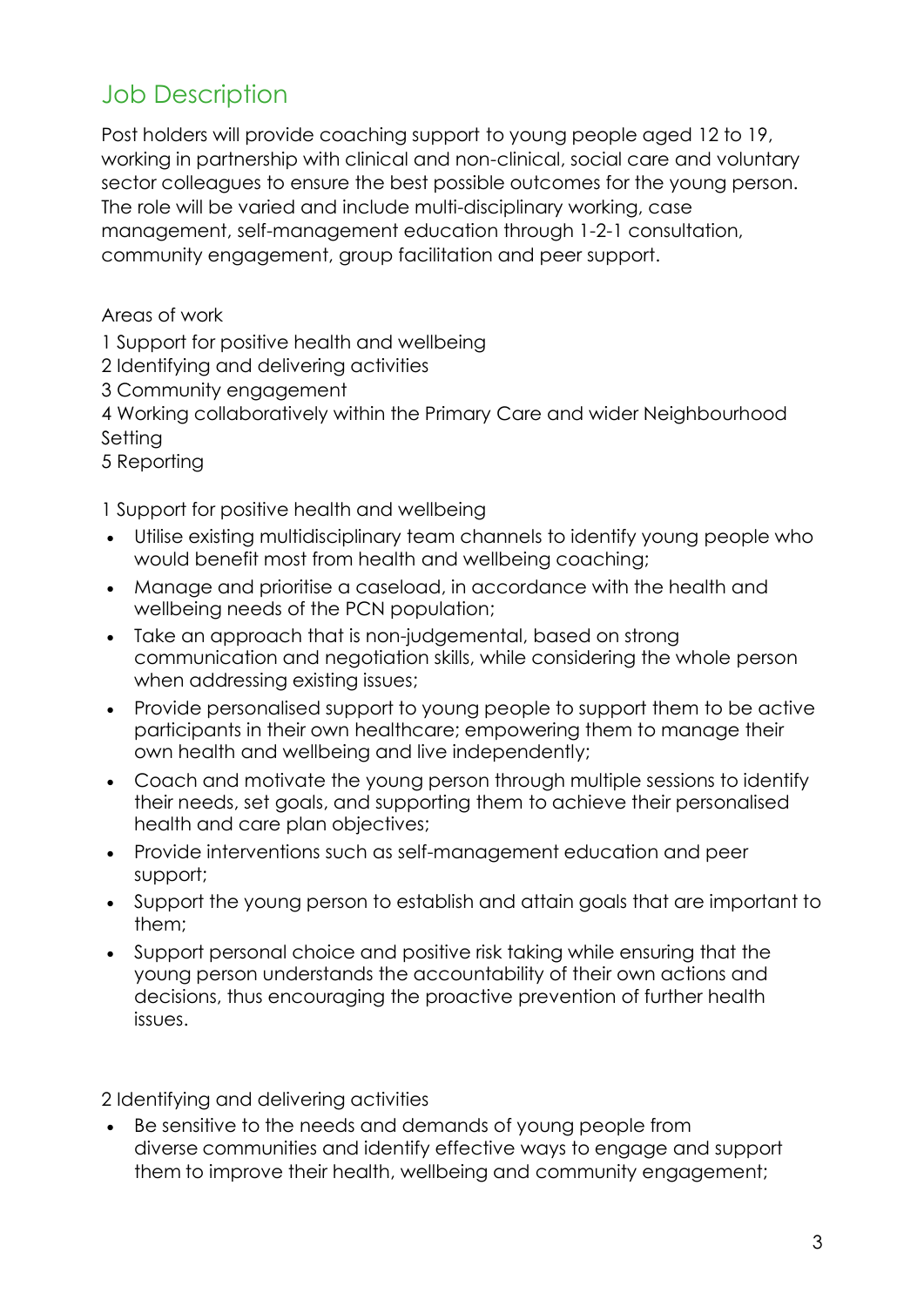- Remain up-to-date on developments and initiatives in the field of young people's health and wellbeing and find ways to incorporate them into daily work;
- Develop youth focussed activities to support self-management of health and wellbeing;
- Build up knowledge of, form connections with and contribute to local services and activities that could benefit the young person as part of a personalised action plan;
- Identify opportunities to develop and support the delivery of group sessions;
- Share knowledge and best practice to contribute to programme development.

3 Community engagement

- Identify and provide activities that raise awareness of preventative health measures that support the young person;
- Find creative ways to encourage the young person to think about and engage in conversations about their health and wellbeing;
- Identify and support pathways into Shoreditch Trust young people's programme and wider VCS and statutory youth support;
- Identify and support the younger person to engage with ST Community Champions and wider volunteer and peer support programmes;
- Support young volunteers to integrate into the programme, enabling them to fulfil their interests and support delivery of activities;
- Represent Shoreditch Trust and PCN programmes in a consistent and informed way;
- Work in partnership with health, social care, and community and voluntary sector providers and multi-disciplinary teams to holistically support the young person's wider health and well-being, including engagement with public health and Neighbourhood health inequalities programmes.

4 Working collaboratively in a Neighbourhood Setting

- Develop referral relationships with Primary Care Network teams, integrating the work of the Young People's Health and Wellbeing Coach into primary care patient journey, systems and processes, ensuring that coaching is accessible as part of holistic case management;
- Develop broader referral relationships with services and networks supporting young people in line with the priorities of the local PCN, including mainstream education and Pupil Referral Units, Chyps +, Young Hackney, City & Hackney Public Health programmes and VCS organisations targeting younger age groups;
- Provide coaching to younger people who are stepping down from more intensive support and work collaboratively with the young person and the MDT to enable step up to more intensive support where needed;
- Work collaboratively with colleagues who are providing support to the young person's family, adult family member or carer to identify and support the younger person who may benefit from coaching support;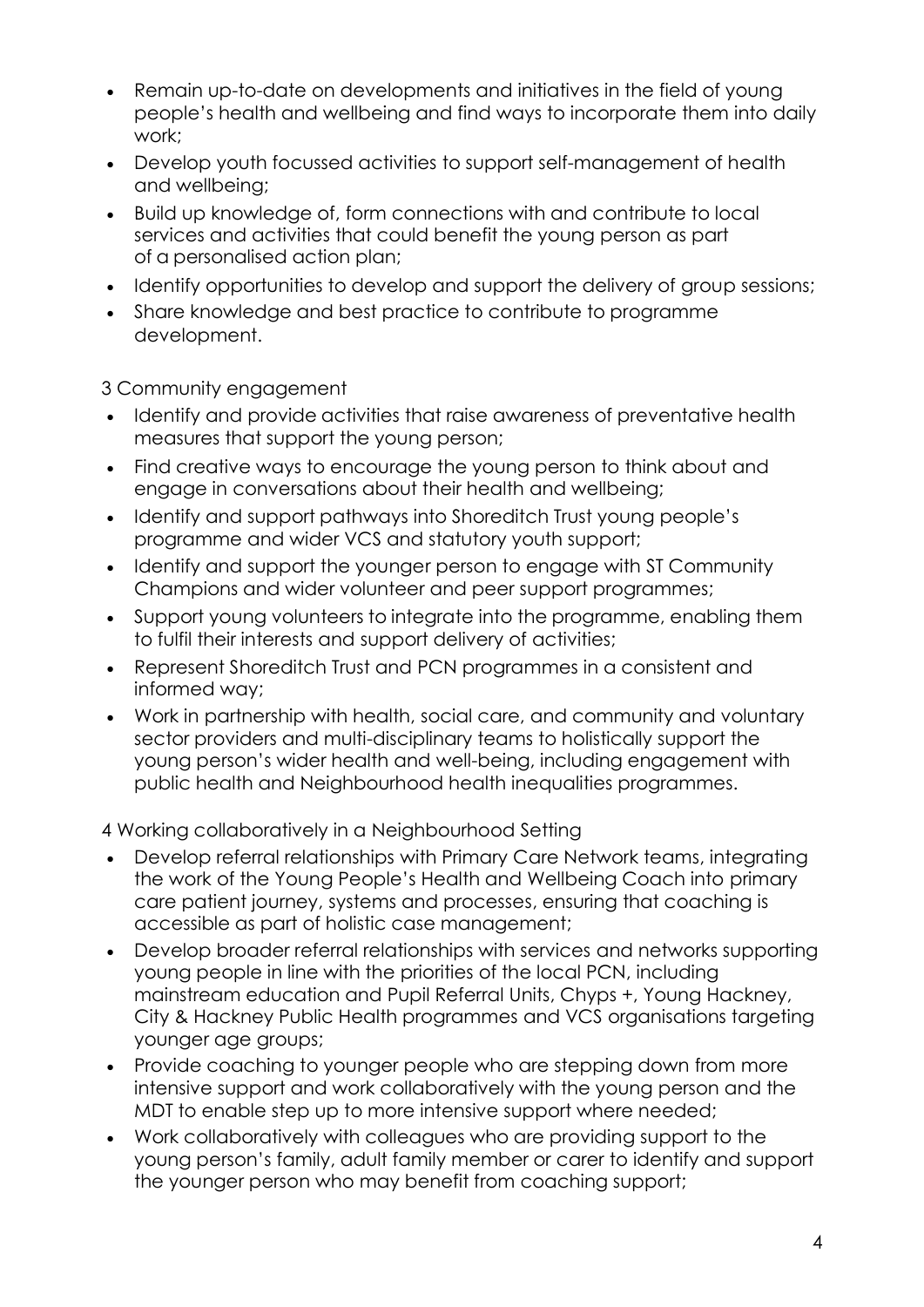- Participate in multidisciplinary discussions that may identify young people who would benefit from coaching support;
- Contribute to the mapping of community assets and activities that support the younger person's health and wellbeing and support colleagues to develop their knowledge and confidence to connect young people to community resources.

### 5 Reporting

- Maintain accurate records of client activity and interventions, complete required data and information throughout the young person's journey, enter data onto client management systems and produce regular reports of all activity against reporting standards and KPIs;
- Work to KPIs set by commissioners.

# Job Requirements

In order to be responsive to the community and to be able to support Shoreditch Trust activities, you will need to be flexible, working some evenings and weekends. Hours will be agreed on a mutually beneficial basis in line with planned activities. A flexible approach is required to providing support and assistance where it is needed most during crises or emergency responses. This may be as part of an internal response to the needs of individuals/families, or as part of wider-scale local multi agency response and recovery arrangements.

# Person Specification

Educational achievements, Qualifications, Training and Knowledge:

Essential

• Level 3 Health Coach, Health Trainer, Health Improvement, Counselling or equivalent relevant qualification

Desirable

- Level 2 or 3 qualification in youth and community work or equivalent relevant qualification or experience
- GCSE English and Maths or equivalent qualification, Grade C or above.

Experience:

Essential

- A minimum of 2 years' experience working in a public-facing, culturally diverse community or primary care setting supporting young people;
- Working in a multidisciplinary team;
- Providing support on a one-to-one basis;
- Coaching and motivating young people to achieve their health and wellbeing goals;
- Working with young people who have experienced or are experiencing challenges with mental or physical health;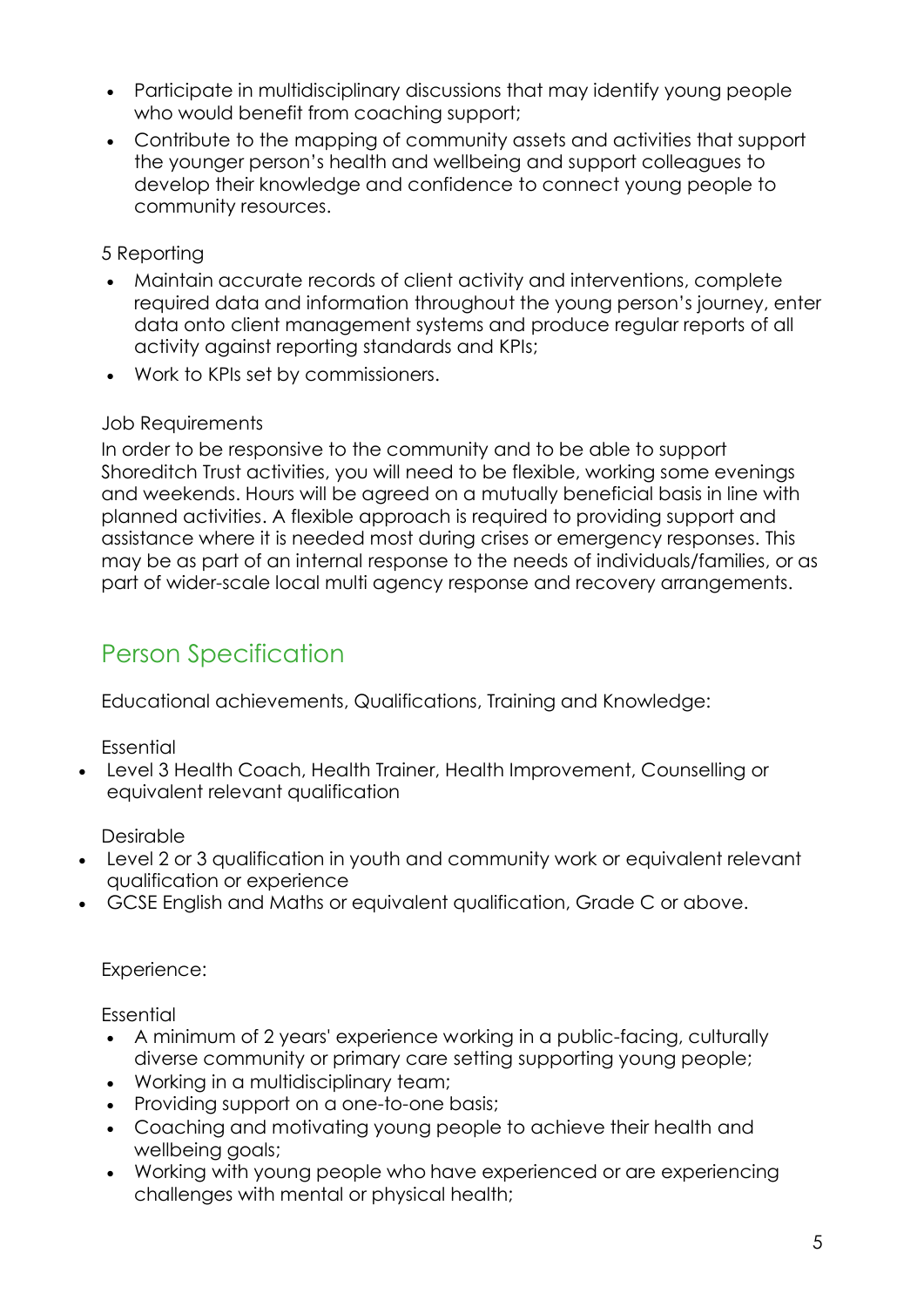- Supporting young people to improve their health and wellbeing in a structured, measurable way;
- Supporting young people, their family and carers in a related role;
- Using data management systems

Desirable

- Working with younger people at risk of social isolation or who are socially isolated;
- Providing support in group settings.

Job related aptitude and skills:

**Essential** 

- Able to communicate effectively and sensitively with a wide range of people and to consider different cultures, religions and personal approaches with regards to health and lifestyle;
- Good problem-solving skills and ability to use initiative;
- Good influencing and negotiating skills with the ability to positively engage others and secure commitment and time;
- Able to motivate young people to confront habits and behaviours that may have negative consequences and to keep them engaged and driven;
- A good understanding of the wider determinants of health and wellbeing and ability to support young people to find advice, guidance and advocacy;
- Able to provide a culturally sensitive service, by supporting young people from all backgrounds and communities, respecting lifestyles and diversity;
- Commitment to reducing health inequalities and proactively working to reach young people from diverse communities;
- Ability to identify risk and assess/manage risk when working with individuals;
- Able to work from an asset-based approach, building on existing community and personal assets;
- Ability to organise, plan and prioritise on own initiative, including when under pressure and meeting deadlines;
- Able to communicate effectively with young people who are troubled or in distress;
- Able to demonstrate discretion when discussing and handling personal information;
- Good understanding of personal safety;
- A high proficiency of IT literacy including a good working knowledge of Microsoft Office software;
- Able to manage time effectively and independently;
- A strong interest in and commitment to the aims and values of Shoreditch Trust and the Primary Care Network;
- Ability to attend work regularly and on time.

Desirable

- Able to speak at least one other language relevant to the local community;
- Good understanding of Motivational Interviewing or other behaviour change techniques;
- Proficient in use of EMIS and/or Salesforce Client Management Systems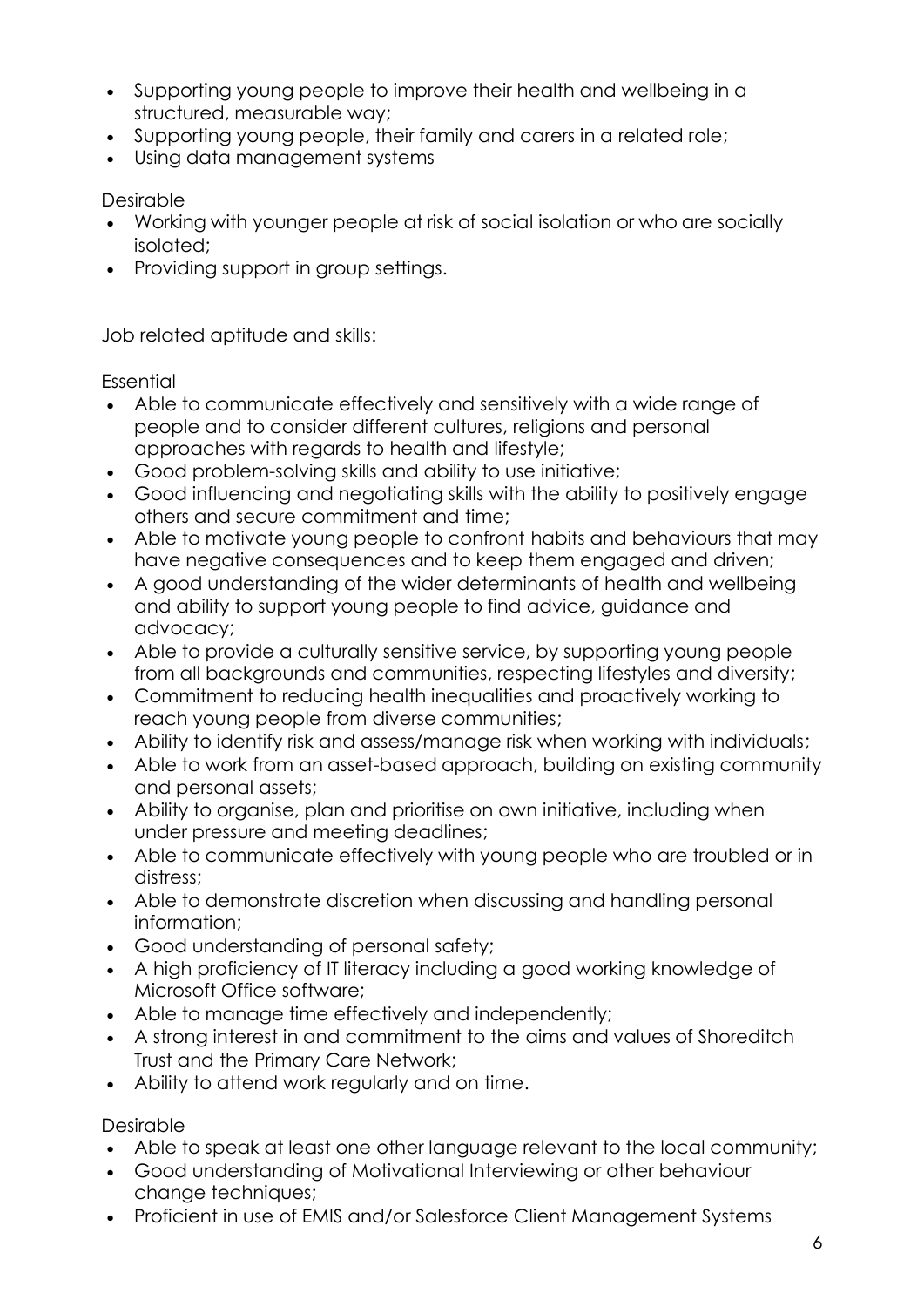Personal qualities:

#### Essential

- Commitment to continuous personal development;
- Ability to work alone, as well as working co-operatively as a team member;
- Willingness to learn about new initiatives.

#### Shoreditch Trust Values

Our Values guide everything we do with clients, colleagues, partners & commissioners: **Equality:** we believe that everyone has the right to lead healthy and fulfilling lives. We support people to recognise opportunities and overcome obstacles to realise their potential.

**Connection:** bringing people together is at the heart of what we do, forging strong and trusting relationships to enrich our work and the lives of our clients.

**Compassion:** we believe everyone should be treated with kindness and respect, and recognise that honest and challenging conversations can be as important as encouragement.

**Independence:** we promote independence, enabling people to make informed decisions and take ownership of their own development.

**Flexibility:** we strive to respond flexibly and intelligently to people's needs,

understanding that there is no 'one-size-fits-all' when it comes to real lives. **Anti Racism**

At Shoreditch Trust we realise that systemic racism is an issue that affects us all; we recognise the many ways that racism undermines the health and opportunities of people who are affected; we respond in every way we can to repair the harms that racism causes; and we resist any policies or ways of behaving on our part that may be racist.

#### Equal Opportunities

Shoreditch Trust is committed to encouraging diversity and eliminating discrimination in both its role as an employer and as a provider of services. Through its aims as a charity, Shoreditch Trust recognises that the communities we work with have endured longterm deprivation and under investment. It also recognises the incredible potential of those communities and individuals. We are committed to challenging and changing this situation and to contributing to the creation of a fair, equitable and accessible society.

Shoreditch Trust is committed to creating a diverse and inclusive organisation - a place where we all can be ourselves and reach our full potential at work. We offer a range of staff support programmes, including 4 development days, extensive training opportunities and wellbeing policy and initiatives. We welcome applicants from diverse backgrounds, including race, disability, age, sex, gender identity, sexual orientation, religion and belief, marriage and civil partnership, pregnancy and maternity, and caring responsibility.

# Safeguarding statement

Shoreditch Trust works with children, vulnerable young people and adults at-risk in a variety of ways and is committed to providing a safe, positive and friendly environment. We have a statutory and moral duty to ensure and promote the welfare of these groups regardless of race, disability, gender, age, sexual orientation, religion and belief, gender reassignment, pregnancy and maternity, marriage and civil partnership. Our policy extends to the treatment of all our service users, partners, volunteers, visitors and employees of Shoreditch Trust. The Trust abides by the legislation